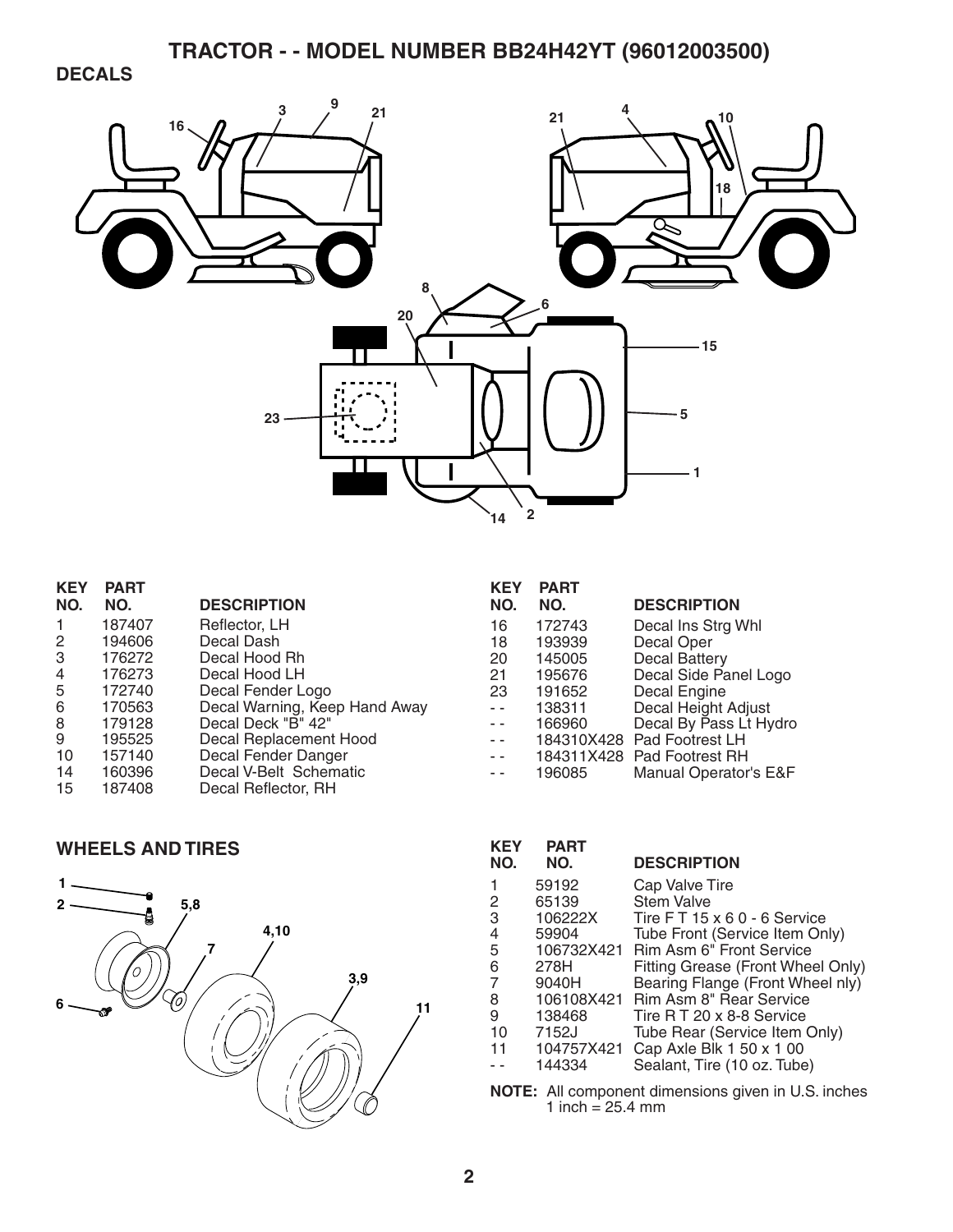#### **SCHEMATIC**

START  $\vert B + S + A1 \vert$ 

02886

02886\_193390

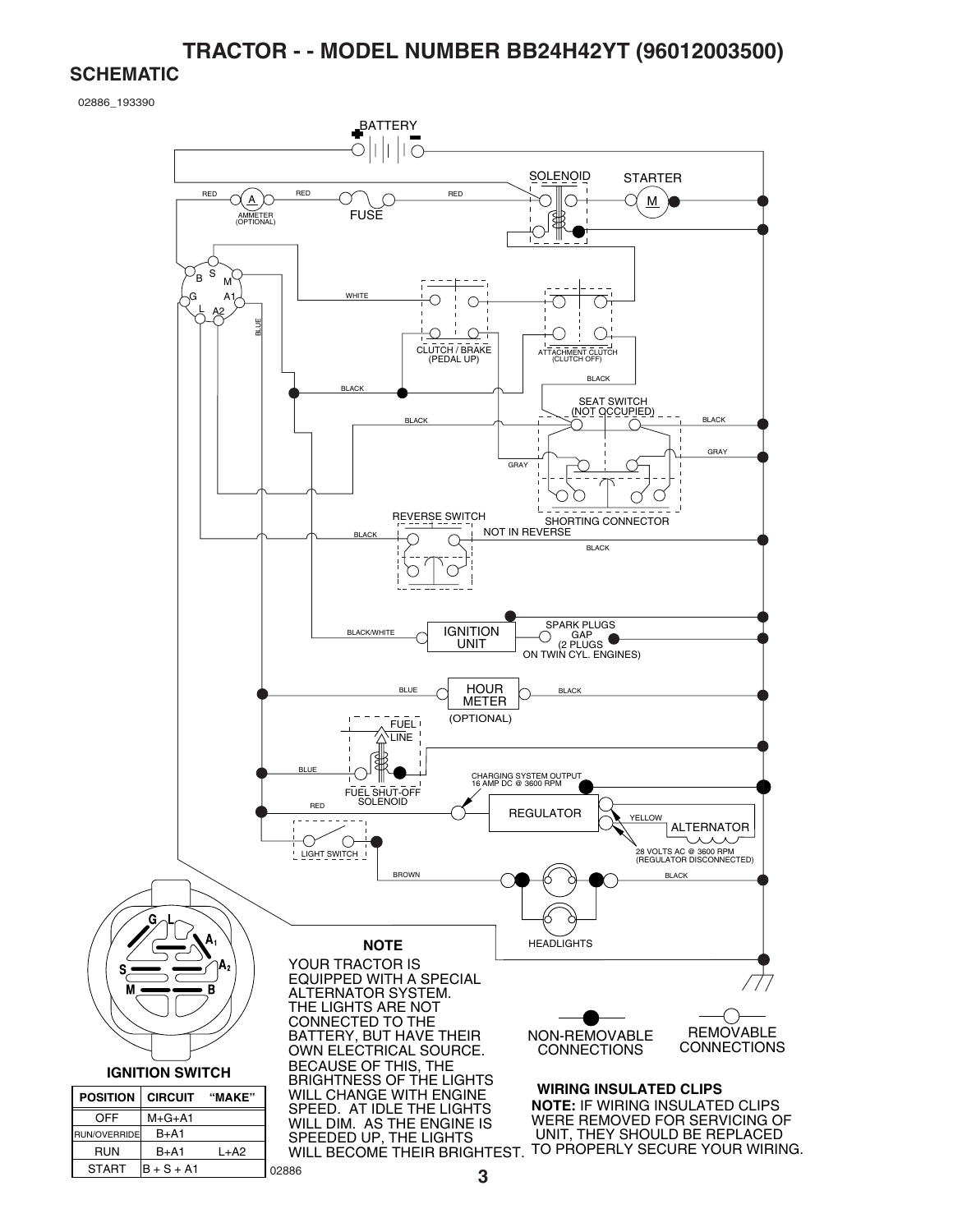**TRACTOR - - MODEL NUMBER BB24H42YT (96012003500) ELECTRICAL** 

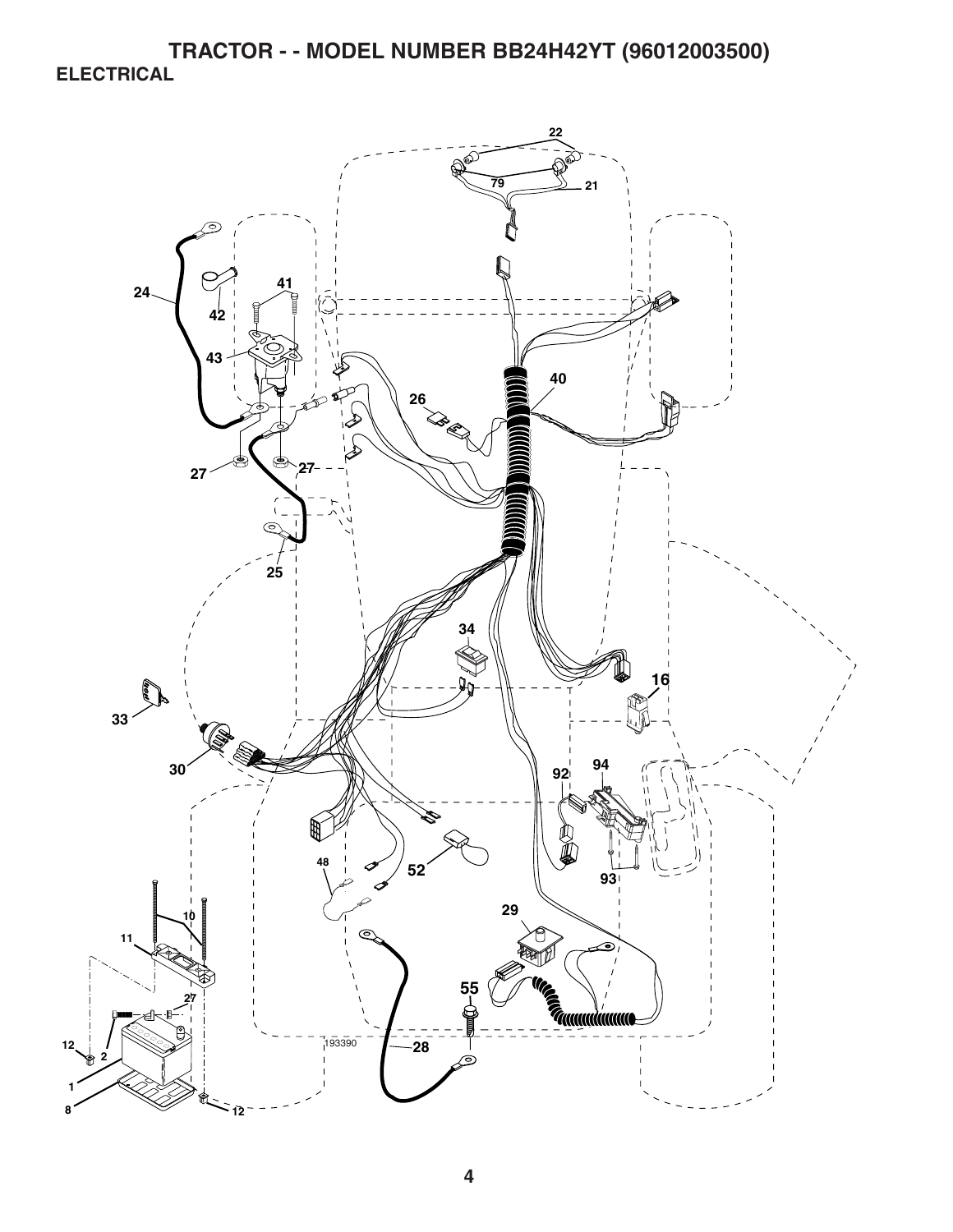### **TRACTOR - - MODEL NUMBER BB24H42YT (96012003500) ELECTRICAL**

| NO.      | <b>KEY PART</b><br>NO. | <b>DESCRIPTION</b>                        |
|----------|------------------------|-------------------------------------------|
| 1        | 144927                 | Battery                                   |
| 2        | 74760412               | Bolt Hex Hd 1/4-20 unc x 3/4              |
| 8        | 7603J                  | <b>Tray Battery</b>                       |
| 10       | 145211                 | Bolt Battery Front 1/4-20 x 7.5           |
| 11       | 150109                 | <b>Holddown Battery</b>                   |
| 12       | 145769                 | Nut Push Nylon 1/4                        |
| 16       | 176138                 | Switch Interlock                          |
| 21       | 175688                 | <b>Harness Socket Light</b>               |
| 22<br>24 | 4152J<br>8860R         | Bulb, Light # 1156                        |
| 25       | 146148                 | <b>Cable Battery</b>                      |
| 26       | 175158                 | Cable Battery 6 Ga. Red w/16 wire<br>Fuse |
| 27       | 73510400               | Nut Keps Hex 1/4-20 unc                   |
| 28       | 145491                 | Cable Ground 21" Blk 6 Ga.                |
| 29       | 192749                 | <b>Switch Seat</b>                        |
| 30       | 193350                 | Switch Ign                                |
| 33       | 140401                 | Key Ign Molded Generic                    |
| 34       | 110712X                | Switch Light/Reset                        |
| 40       | 193390                 | Harness Ign                               |
| 41       | 17720408               | Bolt Fin Hex 1/4-20 unc x 1/2             |
| 42       | 131563                 | Cover Terminal Red                        |
| 43       | 178861                 | Solenoid                                  |
| 48       | 140844                 | Adapter Ameter                            |
| 52       | 141940                 | Protection Loop                           |
| 55       | 17490508               | Screw Thdrol 5/16-18 x 1/2                |
| 79       | 175242                 | Socket Asm Bulb Twistlock                 |
| 92       | 193465                 | Harness Pigtail Reverse Switch            |
| 93       | 192540                 | Screw Plastite 10-14 x 2.0                |
| 94       | 191834                 | <b>Module Revers ROS</b>                  |

**NOTE:** All component dimensions given in U.S. inches 1 inch = 25.4 mm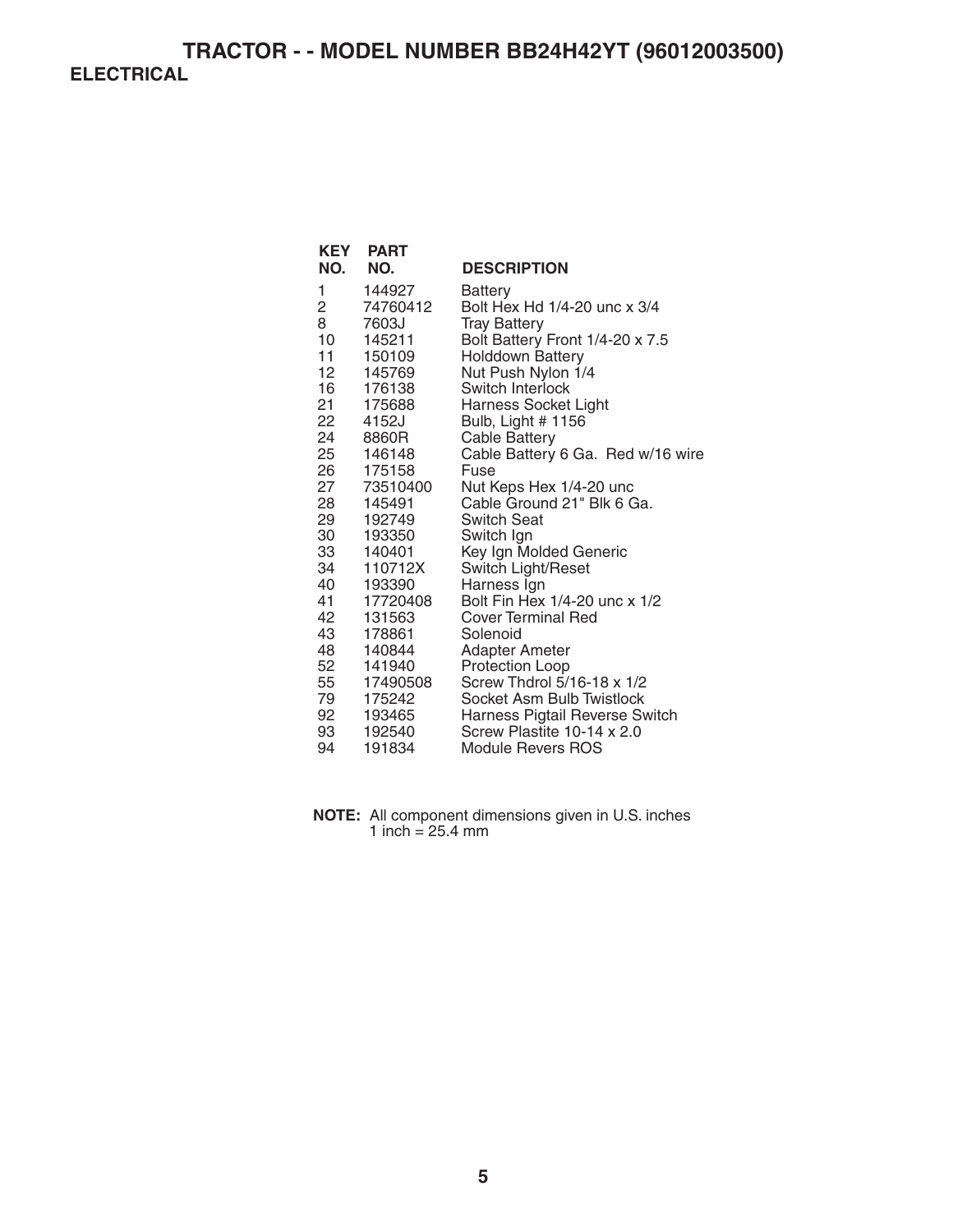**CHASSIS** 

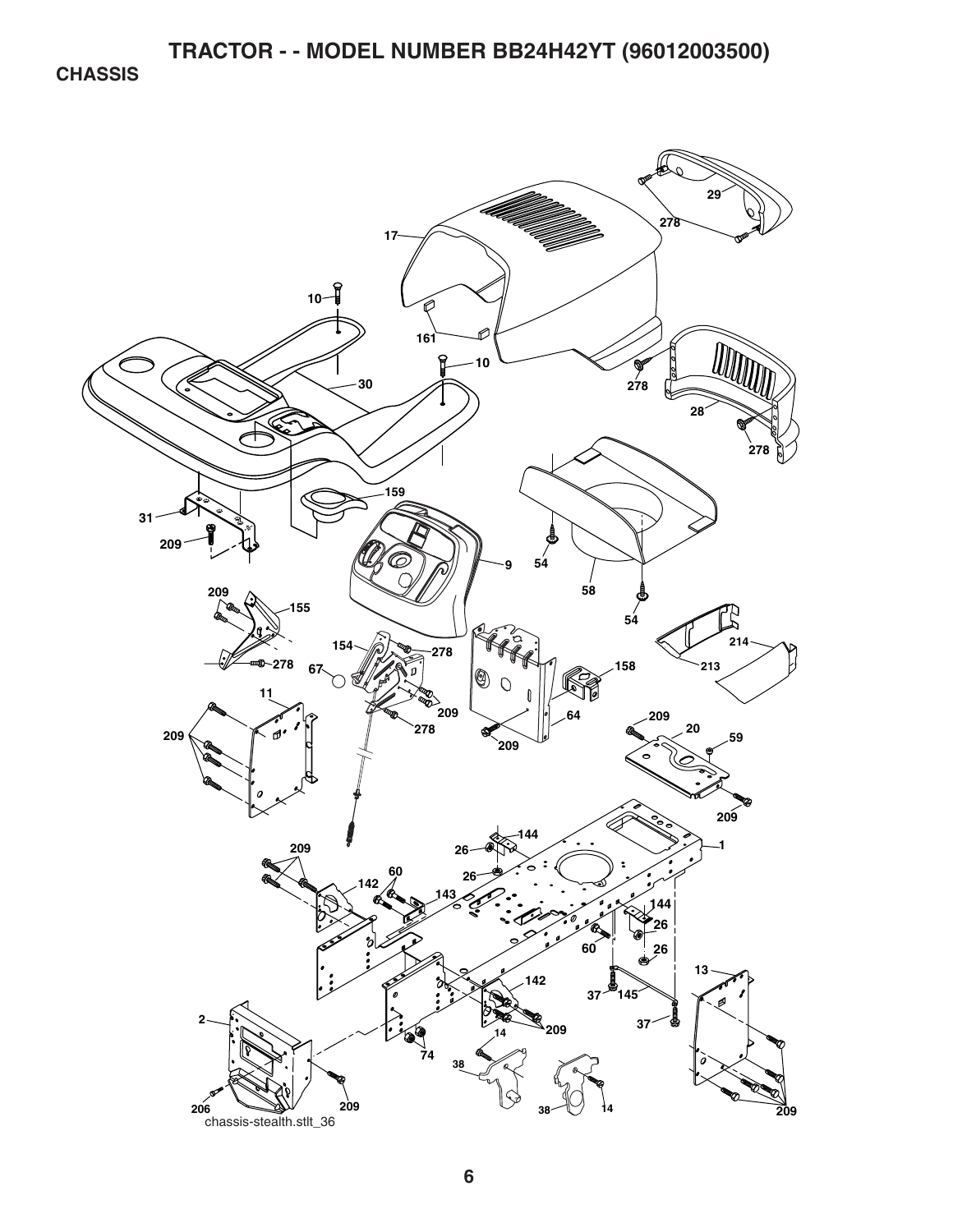**CHASSIS** 

| KEY<br>NO.                                                                                                                                                                                                                                  | <b>PART</b><br>NO.                                                                                                                                                                                                                                                                                                                                                                                          | <b>DESCRIPTION</b>                                                                                                                                                                                                                                                                                                                                                                                                                                                                                                                                                                                                                                                                                                                                                                                                                                                 |
|---------------------------------------------------------------------------------------------------------------------------------------------------------------------------------------------------------------------------------------------|-------------------------------------------------------------------------------------------------------------------------------------------------------------------------------------------------------------------------------------------------------------------------------------------------------------------------------------------------------------------------------------------------------------|--------------------------------------------------------------------------------------------------------------------------------------------------------------------------------------------------------------------------------------------------------------------------------------------------------------------------------------------------------------------------------------------------------------------------------------------------------------------------------------------------------------------------------------------------------------------------------------------------------------------------------------------------------------------------------------------------------------------------------------------------------------------------------------------------------------------------------------------------------------------|
| 1<br>$\overline{c}$<br>9<br>10<br>11<br>13<br>14<br>17<br>20<br>26<br>28<br>29<br>30<br>31<br>37<br>38<br>54<br>58<br>59<br>60<br>64<br>67<br>74<br>142<br>143<br>144<br>145<br>154<br>155<br>158<br>159<br>161<br>206<br>209<br>213<br>214 | 174619<br>176554<br>193611X428<br>72140608<br>167203<br>178298<br>17490608<br>175260X428<br>162026<br>73800600<br>175289X428<br>161840<br>139976<br>17490508<br>175710<br>192512<br>175351<br>187495<br>72140606<br>174997<br>106932X<br>73680600<br>175702<br>186689<br>175582<br>156524<br>192413<br>161900<br>162037<br>155123X428 Cupholder<br>164655<br>170165<br>17000612<br>169848X428<br>169847X428 | Chassis<br>Drawbar<br>Dash<br>Bolt Carriage 3/8-16 x 1<br>Panel Dash Lh<br>Panel Dash Rh<br>Screw Thdrol 3/8-16 x 1/2<br>Hood<br><b>Plate Battery</b><br>Nut Lock Hex W/Ins 3/8-16 unc<br>Grille<br>Lens Bar<br>192393X428 Fender Footrest<br><b>Bracket Fender</b><br>Screw Thdrol 6/16-18 x 1/2 TYT<br><b>Bracket Asm Pivot Mower Rear</b><br>Screw WSHD Hex 10-32 x 5/8<br>Duct Air<br><b>Bushing</b><br>Bolt RDHD Sqnk 3/8-16 unc x 3/4<br>Dash Lower STLT<br>Knob<br>Nut Crownlock 3/8-16 unc<br><b>Plate Reinforcement STLT</b><br><b>Bracket Swaybar Chassis</b><br><b>Bracket Footrest Step-thru</b><br>Rod Pivot Chassis/Hood<br><b>Bracket Clutch Asm</b><br><b>Bracket Dash LH</b><br><b>Bracket Parking Brake</b><br><b>Bumper Hood</b><br>Bolt Shoulder 5/16-18<br>Screw Hexwsh Thdr 3/8-16 x 3/4<br><b>Skirt Grille LH</b><br><b>Skirt Grille RH</b> |
| 278                                                                                                                                                                                                                                         | 191611                                                                                                                                                                                                                                                                                                                                                                                                      | Screw 10 x 3/4 Single Lead-Hex                                                                                                                                                                                                                                                                                                                                                                                                                                                                                                                                                                                                                                                                                                                                                                                                                                     |

**NOTE:** All component dimensions given in U.S. inches 1 inch  $= 25.4$  mm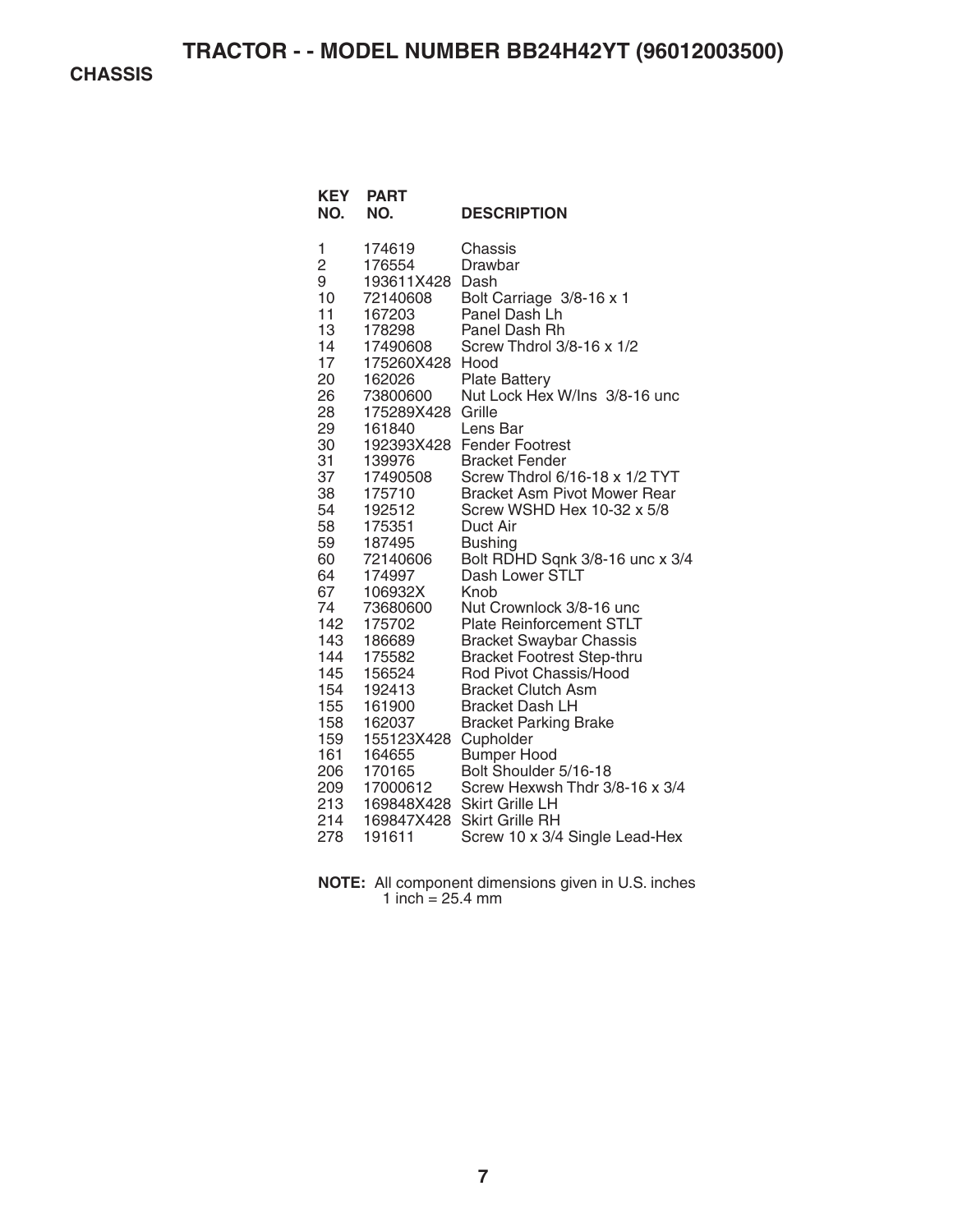**DRIVE** 



drive-hydro.stlt\_63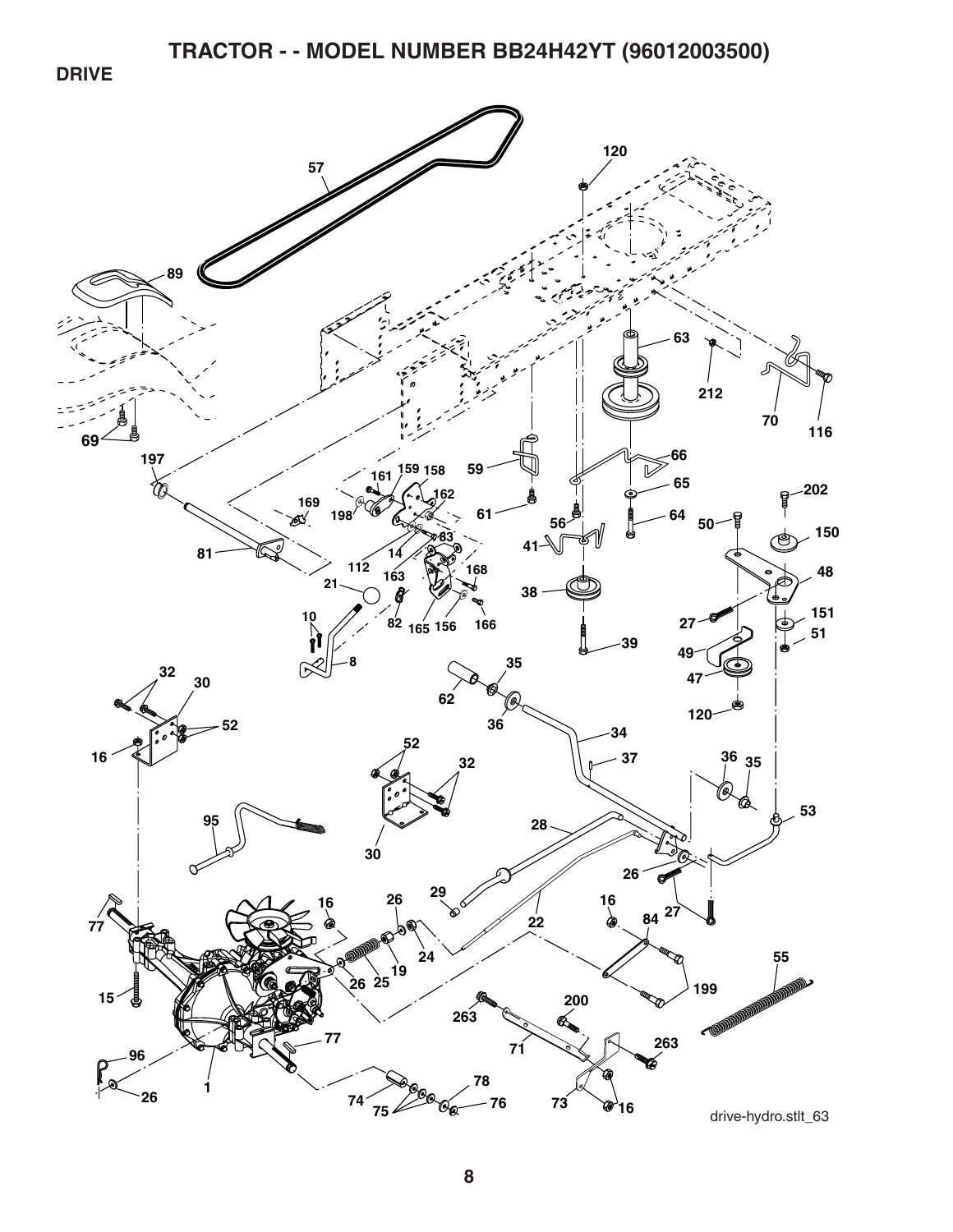#### **DRIVE**

| <b>KEY</b><br>NO. | <b>PART</b><br>NO.   | <b>DESCRIPTION</b>                                       | <b>KEY</b><br>NO. | <b>PART</b><br>NO.         | <b>DESCRIPTION</b>                                             |
|-------------------|----------------------|----------------------------------------------------------|-------------------|----------------------------|----------------------------------------------------------------|
| 1                 | .                    | Transaxle Hydro Gear 314-0510                            | 66                | 154778                     | Keeper Belt Engine                                             |
|                   |                      | (Order Parts From Transaxle Manu-                        | 69<br>70          | 142432<br>134683           | Screw Hex Wsh Hi-Lo 1/4 x 1/2 und<br>Guide Bolt Mower drive RH |
|                   |                      | facturer)                                                | 71                | 169183                     | Strap Torque Lh Hydro                                          |
| 8<br>10           | 192502               | <b>Rod Shift</b><br>Pin Cotter 1/8 x 1 CAD               | 73                | 169182                     | Strap Torque Rh Hydro                                          |
| 14                | 76020416             |                                                          | 74                | 137057                     | Spacer, Axle                                                   |
| 15                | 10040400<br>74490544 | Washer Lock Hvy Helical<br>Bolt, Hex FLGHD 5/16-18 Gr. 5 | 75                | 121749X                    | Washer 25/32 x 1-1/4 x 16 Ga.                                  |
| 16                | 73800500             | Nut Lock Hex W/Ins 5/16-18 unc                           | 76                | 12000001                   | E-Ring                                                         |
| 19                | 73800600             | Nut Lock Hex W/Wsh 3/8-16 unc                            | 77                | 123583X                    | Key, Square                                                    |
| 21                | 106933X              | Knob                                                     | 78                | 121748X                    | Washer 25/32 x 1-5/8 x 16 Ga.                                  |
| 22                | 169498               | Rod, Brake Hydro                                         | 81                | 165596                     | Shaft Asm. Cross Hydro                                         |
| 24                | 73350600             | Nut                                                      | 82                | 165711                     | Spring Torsion T/A                                             |
| 25                | 106888X              | Spring, Brake Rod                                        | 83                | 19171216                   | Washer 17/32 x 3/4 x 16 Ga.                                    |
| 26                | 19131316             | Washer                                                   | 84                | 169594                     | Link Transaxle                                                 |
| 27                | 76020412             | Pin Cotter 1/8 x 3/4 CAD.                                | 89                |                            | 192387X428 Console, Shift                                      |
| 28                | 175765               | Rod, Parking Brake                                       | 95                | 170201                     | Control Asm Bypass Hydro                                       |
| 29                | 71673                | Cap, Parking Brake                                       | 96                | 4497H                      | Retainer Spring 1" Zinc/Cad                                    |
| 30                | 169592               | Bracket, Transaxle                                       | 112               | 19091210                   | Washer 9/32 x 3/4 x 10 Ga.                                     |
| 32                | 74760512             | Bolt Hex Hd 5/16-18 unc x 3/4                            | 116               | 72140608                   | Bolt RDHD SQNK 3/8-16 UNC x 1                                  |
| 34                | 175578               | Shaft, Foot Pedal                                        | 120               | 73900600                   | Nut Lock Flg 3/8-16 unc                                        |
| 35                | 120183X              | Bearing, Nylon                                           | 150               | 175456                     | <b>Spacer Retainer</b>                                         |
| 36                | 19211616             | Washer                                                   | 151<br>156        | 19133210                   | Washer 13/32 x 2 x 10 Ga.                                      |
| 37                | 1572H                | Pin, Roll                                                | 158               | 166002<br>165589           | Washer Srrted 5/16 ID x 1.125<br><b>Bracket Shift Mount</b>    |
| 38                | 179114               | Pulley, Composite                                        | 159               | 183900                     | Hub Shift                                                      |
| 39                | 72110622             | Bolt Rdhd 3/8-16 unc x 2-3/4 Gr. 5                       | 161               | 72140406                   | Bolt Rdhd Sqnk 1/4-20 x 3/4 Gr. 5                              |
| 41<br>47          | 175556               | Keeper, Belt Idler                                       | 162               | 73680400                   | Nut Crownlock 1/4-20 unc                                       |
| 48                | 127783<br>154407     | Pulley, Idler, V-Groove<br>Bellcrank Clutch Grnd Drv STL | 163               | 74780416                   | Bolt Hex Fin 1/4-20 unc x 1 Gr. 5                              |
| 49                | 123205X              | Retainer, Belt                                           | 165               | 165623                     | <b>Bracket Pivot Lever</b>                                     |
| 50                | 72110612             | Bolt Carr Sh 3/8-16 x 1-1/2 Gr. 5                        | 166               | 17490510                   | Screw 5/16-18 x 5/8                                            |
| 51                | 73680600             | Nut Crownlock 3/8-16 unc                                 | 168               | 165492                     | Bolt Shoulder 5/16-18 x .561                                   |
| 52                | 73680500             | Nut Crownlock 5/16-18 unc                                | 169               | 165580                     | Plate Fastening Lt                                             |
| 53                | 105710X              | Link, Clutch                                             | 197               | 169613                     | Nyliner Snap-In 5/8" ID                                        |
| 55                | 105709X              | Spring, Return, Clutch                                   | 198               | 169593                     | Washer Nyl 7/8 ID x .105                                       |
| 56                | 17060620             | Screw 3/8-16 x 1-1/4                                     | 199               | 169612                     | Bolt Shoulder 5/16-18 unc                                      |
| 57                | 140294               | V-Belt, Ground Drive                                     | 200               | 72140508                   | Bolt Rdhd Sqnk 5/16-18 unc x 1                                 |
| 59                | 169691               | Keeper, Center Span                                      | 202               | 72110614                   | Bolt Carr Sh 3/8-16 x 1-3/4 Gr. 5                              |
| 61                | 17120614             | Screw 3/8-16 x .875                                      | 212               | 145212                     | Nut Hex Flange Lock                                            |
| 62                | 123533X              | Cover, Pedal                                             | 263               | 17000612                   | Thdrol Screw 3/8-16 x 3/4                                      |
| 63                | 175410               | Pulley, Engine                                           |                   |                            |                                                                |
| 64                | 173937               | Bolt Hex 7/16-20 x 4 x Gr. 5-1.5 Thr                     |                   |                            | <b>NOTE:</b> All component dimensions given in U.S. inches     |
| 65                | 10040700             | Washer                                                   |                   | 1 inch = $25.4 \text{ mm}$ |                                                                |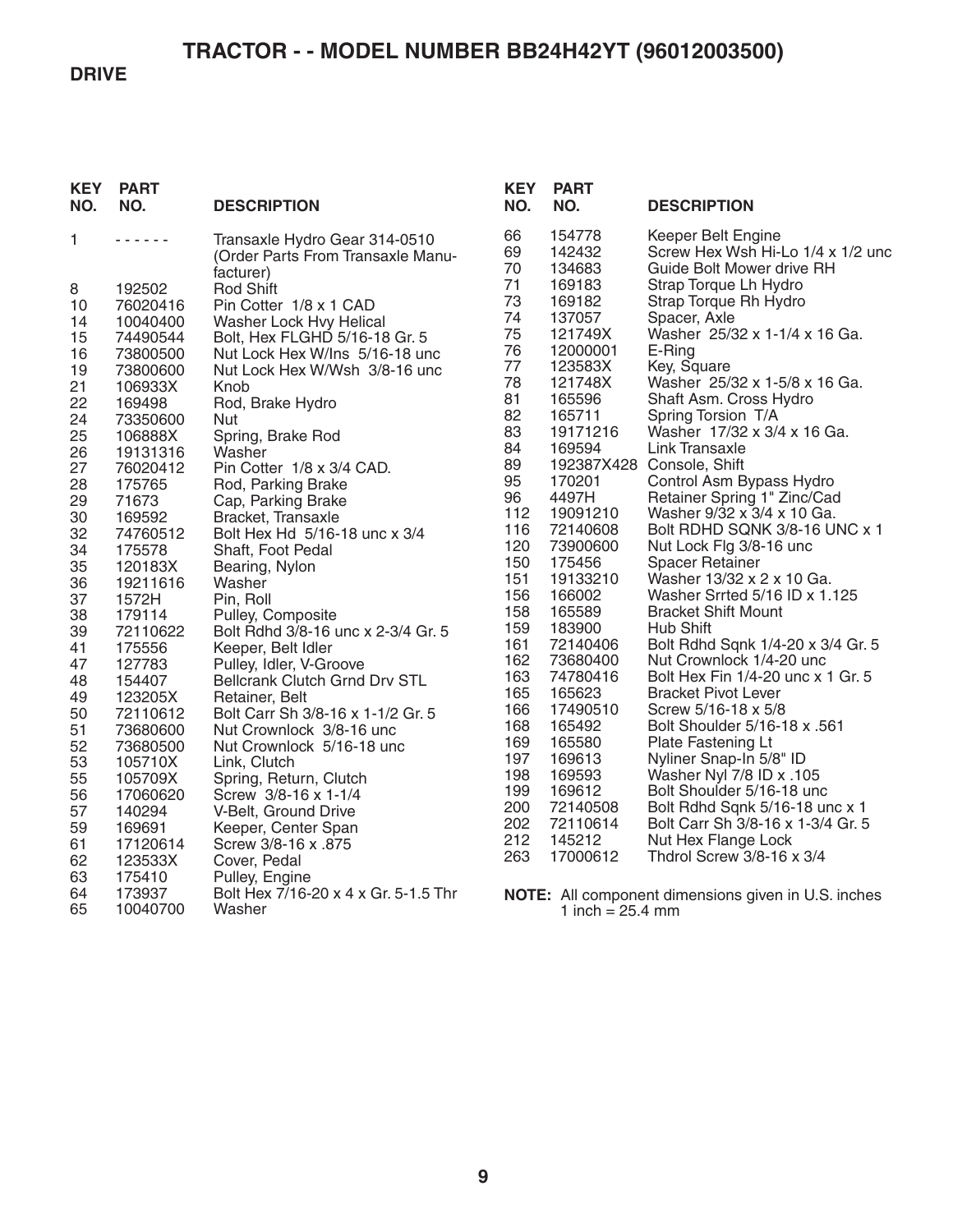## **TRACTOR - - MODEL NUMBER BB24H42YT (96012003500) STEERING ASSEMBLY**



steering\_stealth\_prem\_13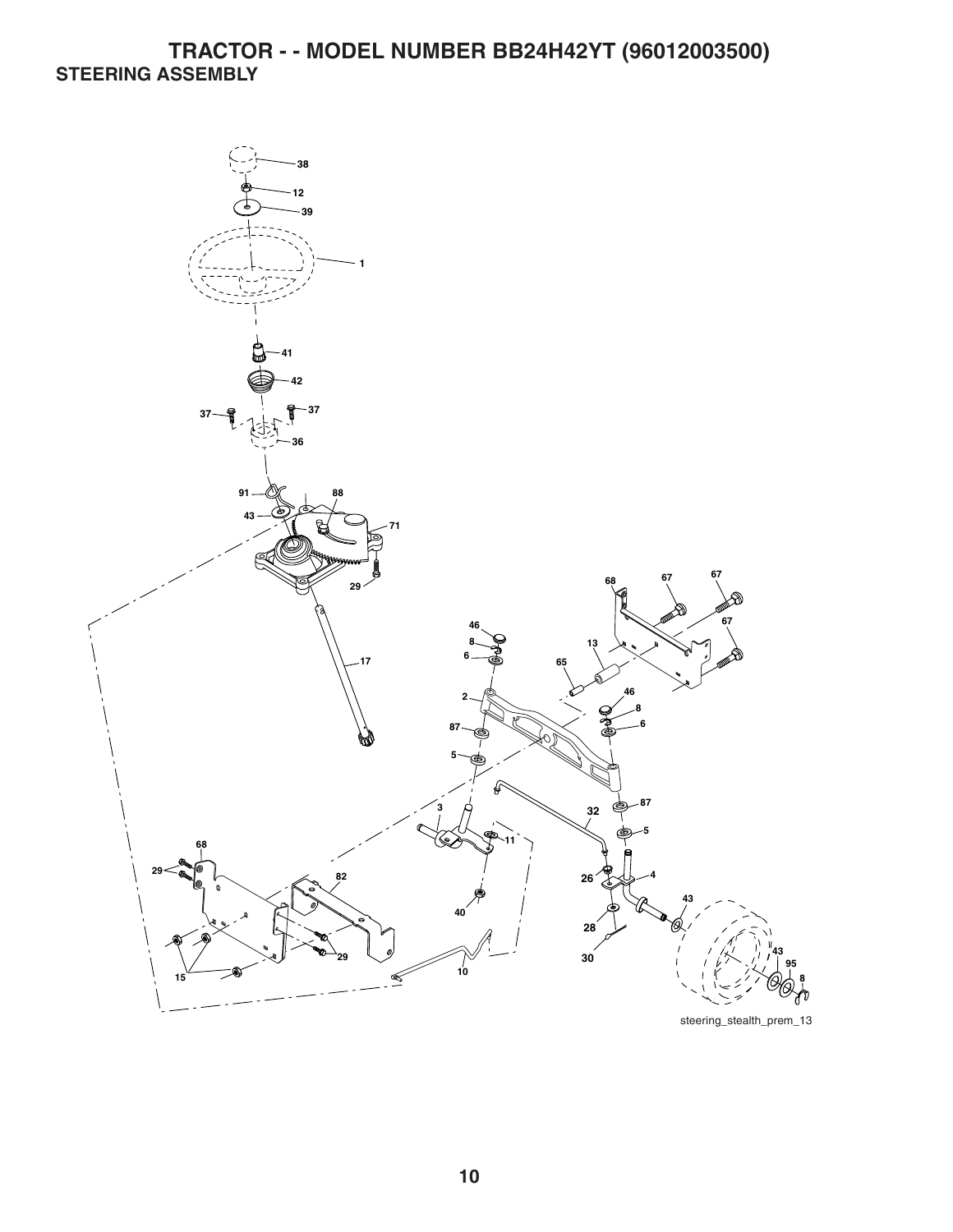**TRACTOR - - MODEL NUMBER BB24H42YT (96012003500) STEERING ASSEMBLY** 

| KEY<br>NO.                                                                                                                                                                                                     | <b>PART</b><br>NO.                                                                                                                                                                                                                                                                                                                                                                          | <b>DESCRIPTION</b>                                                                                                                                                                                                                                                                                                                                                                                                                                                                                                                                                                                                                                                                                                                                                                                                                                                                                                        |
|----------------------------------------------------------------------------------------------------------------------------------------------------------------------------------------------------------------|---------------------------------------------------------------------------------------------------------------------------------------------------------------------------------------------------------------------------------------------------------------------------------------------------------------------------------------------------------------------------------------------|---------------------------------------------------------------------------------------------------------------------------------------------------------------------------------------------------------------------------------------------------------------------------------------------------------------------------------------------------------------------------------------------------------------------------------------------------------------------------------------------------------------------------------------------------------------------------------------------------------------------------------------------------------------------------------------------------------------------------------------------------------------------------------------------------------------------------------------------------------------------------------------------------------------------------|
| 1<br>$\frac{2}{3}$<br>4<br>5<br>6<br>8<br>10<br>11<br>12<br>13<br>15<br>17<br>26<br>28<br>29<br>30<br>32<br>36<br>37<br>38<br>39<br>40<br>41<br>42<br>43<br>46<br>65<br>67<br>68<br>71<br>82<br>87<br>88<br>91 | 186094X428<br>184706<br>169840<br>169839<br>6266H<br>121748X<br>12000029<br>175121<br>10040600<br>73940800<br>136518<br>145212<br>177883<br>126847X<br>19131416<br>17000612<br>76020412<br>192757<br>155105<br>152927<br>186095X428<br>19183812<br>73540600<br>186737<br>163888X428<br>121749X<br>121232X<br>160367<br>72110618<br>169827<br>175146<br>169835<br>173966<br>175118<br>175553 | <b>Wheel Steering</b><br>Axle Asm Cast Iron LT<br>Spindle Asm LH<br>Spindle Asm RH<br>Bearing Race Thrust Harden<br>Washer 25/32 x 1-5/8 x 16 Ga.<br>Ring Klip #t5304-75<br>Link Drag<br>Washer Lock Hvy Hlcl Spr 3/8<br>Nut Hex Jam Toplock 1/2-20 unf<br>Spacer Brg Axle Front<br>Nut Hex Flange Lock<br><b>Shaft Asm Steering</b><br><b>Bushing Link Drag</b><br>Washer 13/32 x 7/8 x 16 Ga.<br>Screw 3/8-16 x .75<br>Pin Cotter $1/8 \times 3/4$<br>Rod Tie<br><b>Bushing Strg</b><br>Screw<br>Insert Cap Strg Wh<br>Washer 9/16 ID x 2-3/8 OD x 12 Ga.<br>Crownlock nut<br><b>Adaptor Wheel Strg</b><br>Boot Steering Dash<br>Washer 25/32 x 1 1/4 x 16 Ga.<br>Cap Spindle Fr Top Blk<br><b>Spacer Brace Axle</b><br>Bolt RDHD SQNK 3/8-16 x 2 1/4<br>Axle, Brace<br><b>Steering Asm</b><br><b>Bracket Susp Chassis Front</b><br>Washer Flat .781 x 1-1/2 x .14<br>Bolt Shoulder 7/16-20 unc<br><b>Clip Steering</b> |
| 95                                                                                                                                                                                                             | 188967                                                                                                                                                                                                                                                                                                                                                                                      | Washer Harden .739 x 1.637 x 060                                                                                                                                                                                                                                                                                                                                                                                                                                                                                                                                                                                                                                                                                                                                                                                                                                                                                          |

**NOTE:** All component dimensions given in U.S. inches 1 inch =  $25.4 \, \text{mm}$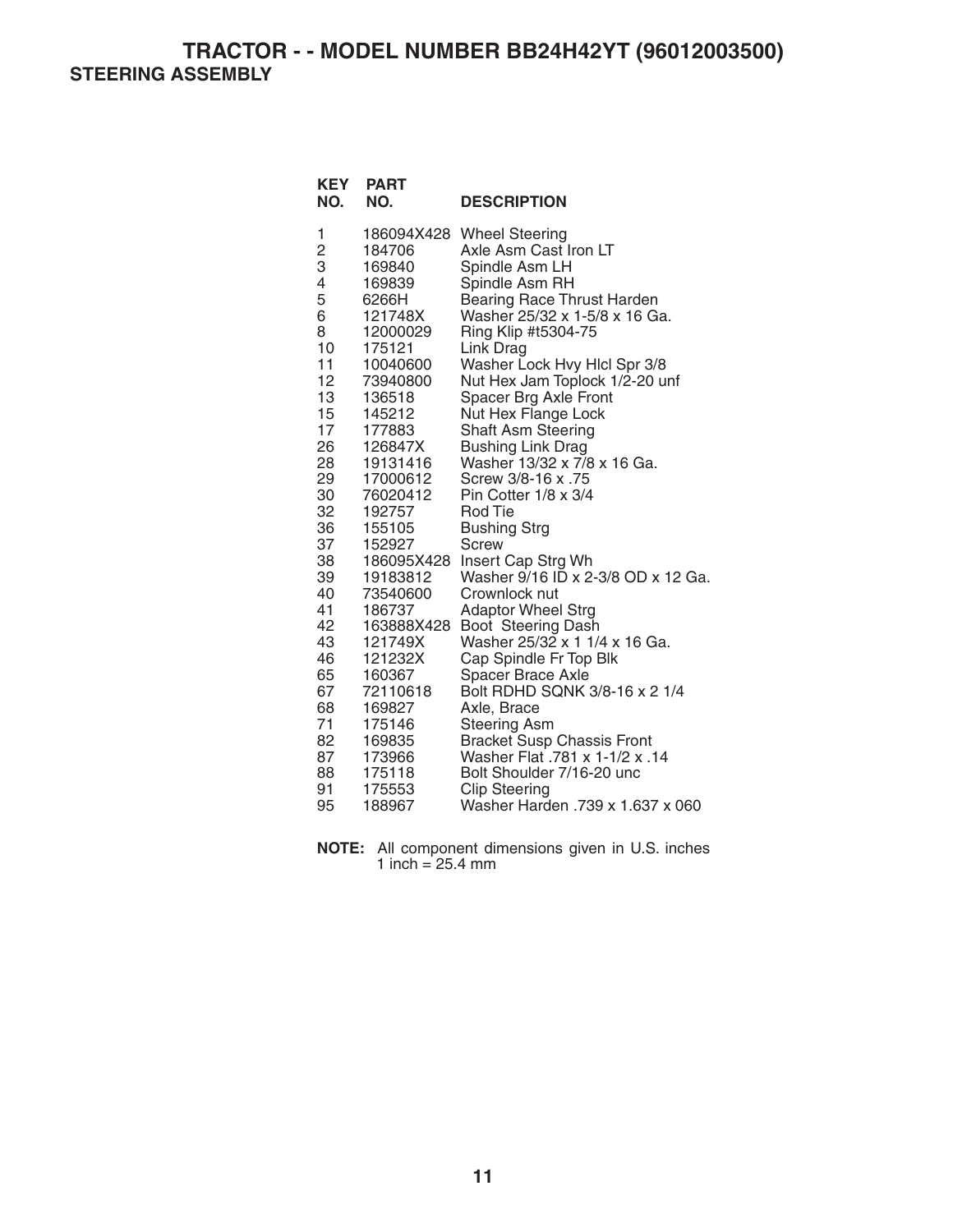

seat\_lt.knob\_2

| <b>KEY</b><br>NO. | <b>PART</b><br>NO. | <b>DESCRIPTION</b>                                 | <b>KEY</b><br>NO. | <b>PART</b><br>NO. | <b>DESCRIPTION</b>                                  |
|-------------------|--------------------|----------------------------------------------------|-------------------|--------------------|-----------------------------------------------------|
|                   | 188720             | Seat                                               | 13                | 121248X            | Bushing Snap Blk Nyl 50 ld                          |
| 2                 | 140551             | Bracket Pivot Seat 8 720                           | 14                | 72050412           | Bolt Rdhd Sqnk 1/4-20 x 1-1/2                       |
| 3                 | 71110616           | Bolt Fin Hex 3/8-16 unc x 1                        | 15                | 134300             | Spacer Split 28 x 96                                |
| 4                 | 19131610           | Washer 13/32 x 1 x 10 Ga.                          | 16                | 121250X            | Spring Cprsn                                        |
| 5                 | 145006             | Clip Push-In                                       | 17                | 123976X            | Nut Lock 1/4 Lge Flg Gr. 5 Zinc                     |
| 6                 | 73800600           | Nut Hex w/Ins. 3/8-16 unc                          | 18                | 124238X            | Cap Spring Seat                                     |
|                   | 124181X            | Spring Seat Cprsn 2 250 Blk Zi                     | 21                | 171852             | Bolt Shoulder 5/16-18 unc                           |
| 8                 | 17000616           | Screw 3/8-16 x 1.5 Smgml                           | 22                | 73800500           | Nut Hex Lock W/Ins 5/16-18                          |
| 9                 | 19131614           | Washer 13/32 x 1 x 14 Ga.                          | 24                | 19171912           | Washer 17/32 x 1-3/16 x 12 Ga.                      |
| 10                | 182493             | Pan Seat                                           | 25                | 127018X            | Bolt Shoulder 5/16-18 x 62                          |
| 11<br>12          | 166369<br>174648   | <b>Knob Seat</b><br><b>Bracket Mounting Switch</b> |                   | 1 inch = $25.4$ mm | NOTE: All component dimensions given in U.S. inches |

**12**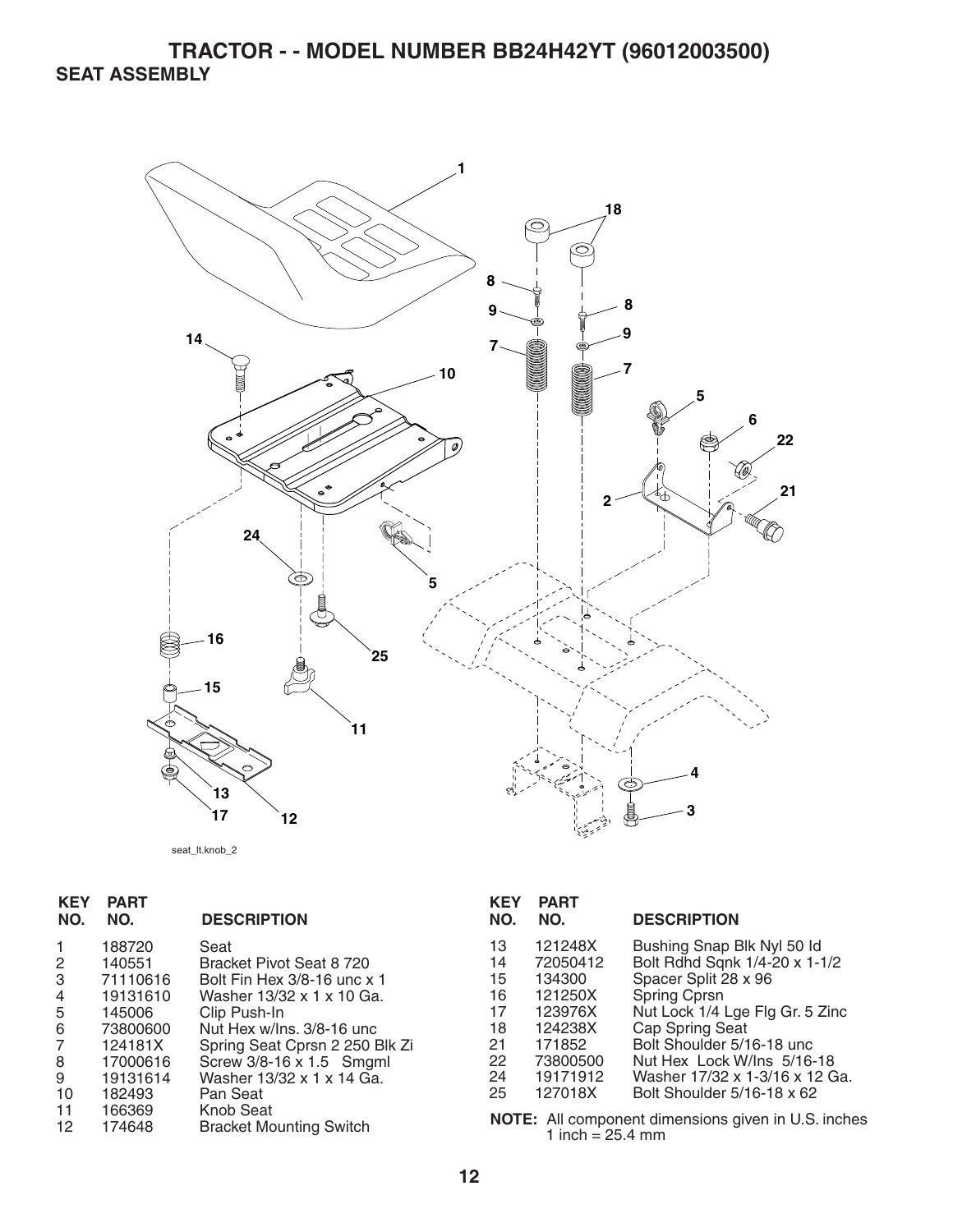#### **ENGINE**



32 161696 Cap Gauge, Fuel<br>33 123487X Clamp. Hose Blk

Clamp, Hose Blk

1-949-460-5688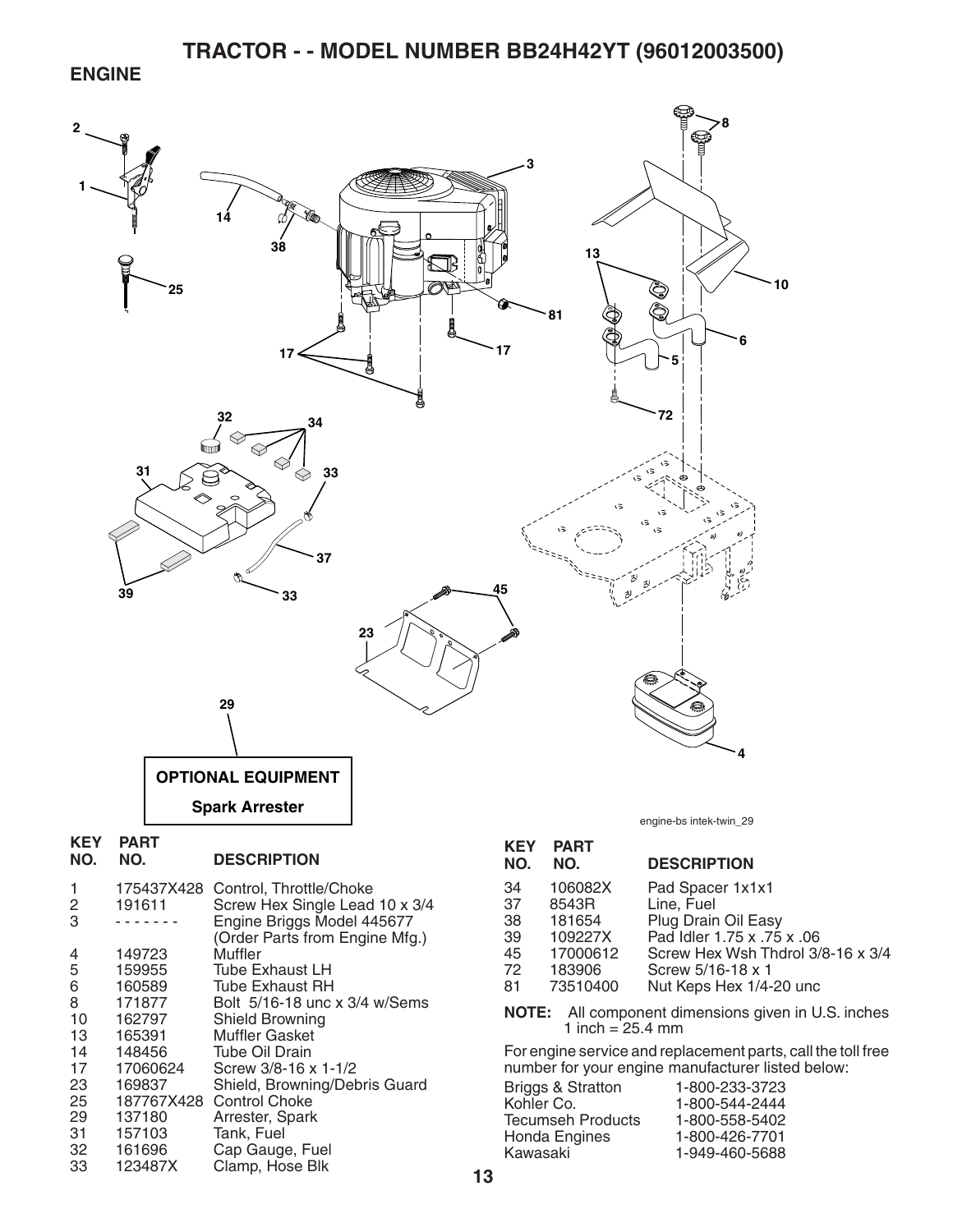**TRACTOR - - MODEL NUMBER BB24H42YT (96012003500) MOWER DECK** 

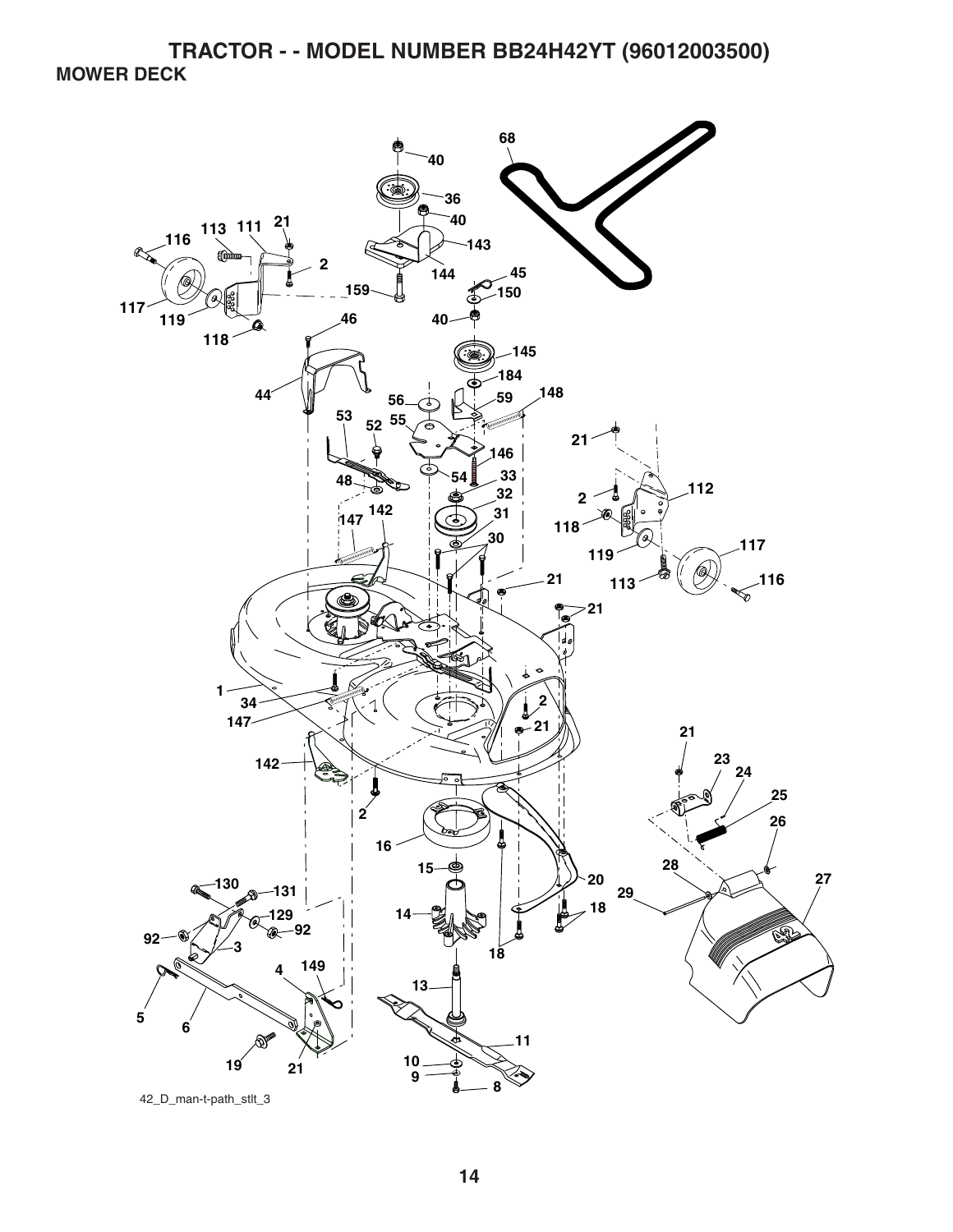## **TRACTOR - - MODEL NUMBER BB24H42YT (96012003500) MOWER DECK**

| <b>KEY</b><br>NO. | <b>PART</b><br>NO. | <b>DESCRIPTION</b>                   | <b>KEY</b><br>NO. | <b>PART</b><br>NO.                                 | <b>DESCRIPTION</b>                                  |
|-------------------|--------------------|--------------------------------------|-------------------|----------------------------------------------------|-----------------------------------------------------|
| 1                 | 165892             | Mower Deck Assembly, 42"             | 48                | 133944                                             | <b>Washer Hardened</b>                              |
| $\overline{c}$    | 72140506           | <b>Bolt</b>                          | 52                | 139888                                             | Bolt Shid 5/16-18                                   |
| 3                 | 138017             | Bracket Asm Fr. Sway Bar 3/42        | 53                | 184907                                             | fArm Asm Brake                                      |
| 4                 | 165460             | Bracket Asm Deck 42" Sway Bar        | 54                | 178515                                             | Washer, Hardened                                    |
| 5                 | 4939M              | <b>Retainer Spring</b>               | 55                | 155046                                             | Arm, Idler                                          |
| 6                 | 178024             | <b>Bar Sway Deck</b>                 | 56                | 122052X                                            | Spacer, Retainer                                    |
| 8                 | 850857             | Bolt 3/8-24 x 1.25 Gr. 8 patched     | 59                | 141043                                             | <b>Guard TUV Idler</b>                              |
| $\boldsymbol{9}$  | 10030600           | Washer, Lock                         | 68                | 144959                                             | V-Belt, 42" Mower                                   |
| 10                | 140296             | Washer, Hardened                     | 92                | 73800600                                           | Nut Lock W/Ins 3/8-16 UNC                           |
|                   |                    | (The following Blades are available) | 111               | 179292                                             | Bracket Whl Ga. LH                                  |
| 11                | 138971             | Blade Mower 42" Hi-Lift (for bagging | 112               | 179293                                             | Bracket Whl Ga. RH                                  |
|                   |                    | and discharging)                     | 113               | 17000510                                           | Screw 5/16-18                                       |
| $\sim$ $\sim$     | 134149             | Blade, Mulching 42" Std (for mulch-  | 116               | 4898H                                              | Bolt, Shoulder                                      |
|                   |                    | ing mowers only)                     | 117               | 188606                                             | Wheel, Gauge                                        |
| - -               | 139775             | Blade Mulching 42" Premium (For      | 118               | 73930600                                           | Nut Centerlock 3/8-16                               |
|                   |                    | better wear when mulching)           | 119               | 19121414                                           | Washer 3/8 x 7/8 x 14 Ga.                           |
| 13                | 137645             | Shaft Assembly, Mandrel, Vented      | 129               | 19131312                                           | Washer 13/32 x 13/16 x 12 Ga.                       |
| 14                | 128774             | Housing, Mandrel, Vented             | 130               | 74780616                                           | Bolt Fin HEx 3/8-16 unc x 1 Gr. 5                   |
| 15                | 110485X            | Bearing, Ball, Mandrel               | 131               | 72140608                                           | Bolt RDHD SQNK 3/8-16 unc x 1                       |
| 16                | 174493             | Stripper, Mandrel Deck               | 142               | 165890                                             | Arm Spring Brake Mower                              |
| 18                | 72140505           | Bolt, Carriage 5/16-18 x 5/8         | 143               | 157109                                             | Bracket Arm Idler 42"                               |
| 19                | 132827             | Bolt, Shoulder                       | 144               | 173441                                             | Keeper Belt 42" Clutch Cable                        |
| 20                | 159770             | Baffle, Vortex                       | 145               | 173437                                             | Pulley Idler Flat                                   |
| 21                | 73680500           | Nut                                  | 146               | 173443                                             | <b>Bolt Carriage Idler</b>                          |
| 23                | 177563             | Bracket, Deflector Mower 42"         | 147               | 131335                                             | <b>Spring Extention</b>                             |
| 24                | 105304X            | Cap, Sleeve 80 x 112 Blk Mower       | 148               | 169022                                             | Spring Return Idler                                 |
| 25                | 123713X            | Spring, Torsion, Deflector 2 52      | 149               | 165898                                             | <b>Retainer Spring Yellow</b>                       |
| 26                | 110452X            | Nut, Push Phos & Oil                 | 150               | 19091210                                           | Washer 9/32 x 3/4 x 10 Ga.                          |
| 27                |                    | 130968X428 Shield, Deflector 42" Blk | 159               | 72140614                                           | Bolt Rdhd Sqn 3/8-16 unc x 1-3/4                    |
| 28                | 19111016           | Washer 11/32 x 5/8 x 16 Ga.          | 184               | 19131410                                           | Washer 13/32 x 7/8 x 10 Ga.                         |
| 29                | 131491             | Rod, Hinge 42" 6 75 W/G              | $\sim$ $-$        | 130794                                             | Mandrel Assembly (Includes Hous-                    |
| 30                | 173984             | <b>Screw Thdrol</b>                  |                   |                                                    | ing Shaft and Shaft Hardware Only                   |
| 31                | 187690             | Washer, Spacer Mower Vented          |                   |                                                    | - Pulley Not Included)                              |
| 32                | 173436             | Pulley, Mandrel                      | $\sim$ $\sim$     | 172559                                             | Replacement Mower, Complete                         |
| 33                | 178342             | Nut, Toplock                         |                   |                                                    | (Std. deck Order separately gauge                   |
| 34                | 72110612           | Bolt Carr SH 3/8-16 x 1-1/2 Gr.5     |                   |                                                    | wheel componants Key Nos. 116-                      |
| 36                | 173438             | Pulley, Idler, Flat                  |                   |                                                    | 119)                                                |
| 40                | 73900600           | Nut Lock 3/8-16                      |                   |                                                    |                                                     |
| 44                | 140088             | Guard, Mandrel, LH                   |                   |                                                    |                                                     |
| 45                | 4497H              | Retainer                             |                   |                                                    |                                                     |
| 46                | 137729             | Screw, Thdrol 1/4-20 x 5/8 T         |                   | $\frac{1}{2}$ in $\frac{1}{2}$ OF $\frac{1}{2}$ mm | NOTE: All component dimensions given in U.S. inches |

**NOTE:** All component dimensions given in U.S. inches 1 inch  $= 25.4$  mm